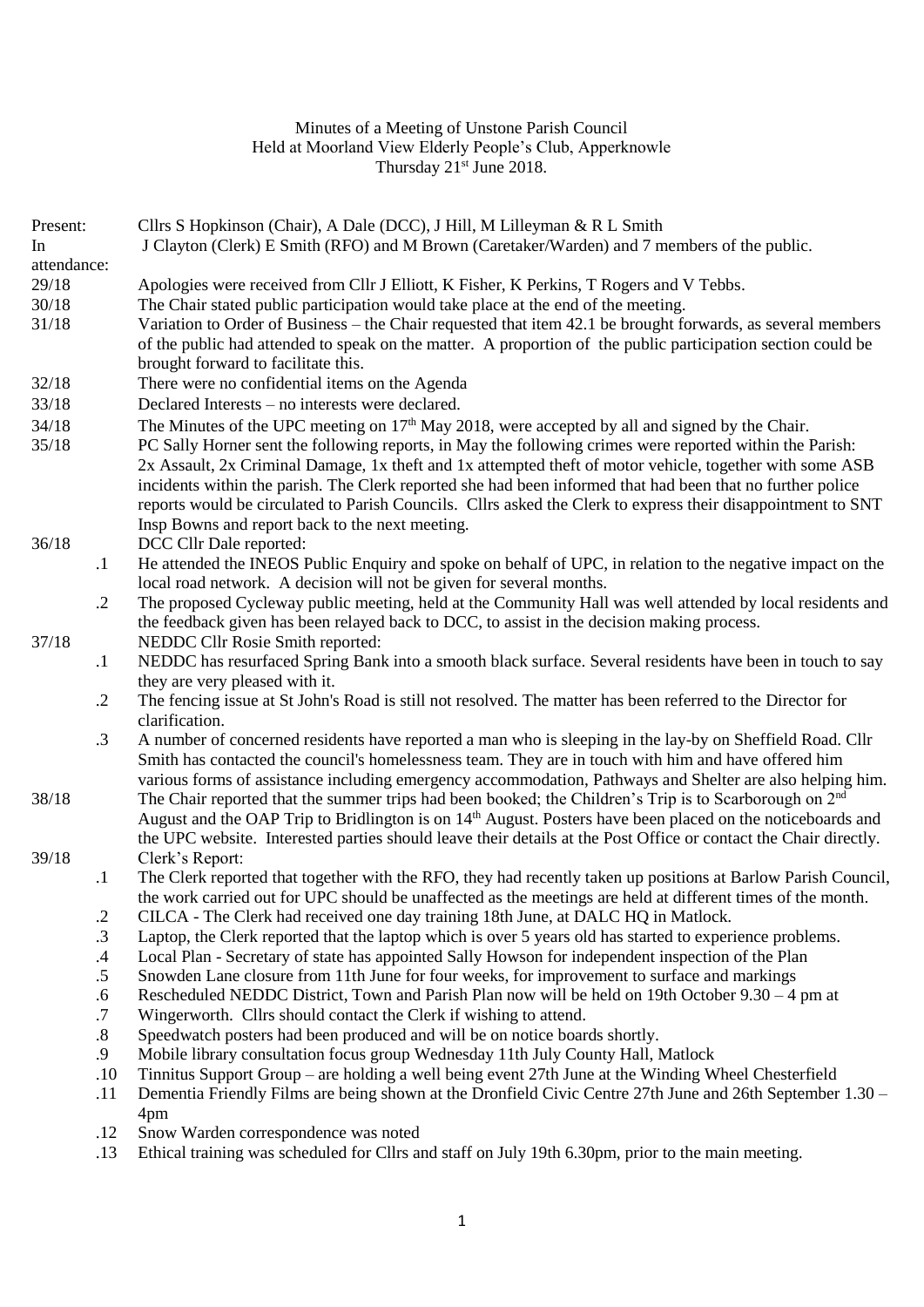- 40/18 Actions from last meeting
	- Brierley fence, the Clerk had established the new land owner and would write and highlight the issue.
- 41/18 It was noted that DALC Circulars and all relevant correspondence had been circulated, copies were available from the Clerk
- 42/18 Items Raised by Councillors.
	- .1 St John's Park. Several member of the local community were in attendance and spoke of the strong community cohesion within the area and the need to create a social hub within the park area. The proposed park should cater for children from toddler to teenage age groups and should cater for children with distinct needs. They asked that a climbing frame, swings, a trampoline, swings and a zip wire and gym equipment be considered, however football posts were not required. The members of the public agreed to collate letters of support from other local residents and bring them to the next UPC meeting. Cllr Smith reported that Dronfield in Need may be able to assist with some of the funding and would make some enquiries and report back to the next meeting. The RFO reported that other sources of funding were also being explored and she would bring some projected costings and a plan back to the next meeting. The Caretaker reported that the bench had recently been damaged by a Contractor and would be repaired shortly.
		- .2 Taxi Policy consultation Cllrs had no comment on the issue.
	- .3 Sharley Park consultation Cllrs had no comment on the issue
	- .4 West Handley Lamp post The Clerk reported that despite almost 10 months passing, no tangible progress had been made on the replacement of the heritage lamp posts. Cllrs asked that the matter be expedited and the sensitive conservation designation of the area needs to be considered by DCC and replacements need to be sourced ASAP.
	- .5 WW1 Commemoration the Clerk reported that the Church Warden is aware of UPC plans for a plaque at the Church and the dedications on the lamp post poppies and will provide full details. A Remembrance concert will be held at the St Mary's Church on Friday 9th and an open exhibition on Saturday 10th, the Remembrance Service takes place on 11th November 2018. No Cllrs present were in favour of applying for funding for the Tommy Silhouettes for the Parish. Cllrs approved the purchase of 30 lamp post poppies for the Parish, the RFO will place an order.

43/18

- The Caretaker/Warden reported the following work had been carried out within the Parish:
- .1 Routine checks on all bins, grit bins, dog bins, bus stops.
- .2 Routine grass cutting, strimming, weed control etc on all UPC grounds
- .3 Routine play area inspections
- .4 Repair work to replace split boards at Sharman has been completed.
- .5 Gaps in play matting at St John's temporarily filled with sand.
- .6 Summer bedding planted in beds at Apperknowle and Unstone
- .7 Request from concerned resident at St John's road to put up a sign requiring dogs to be kept on leads and away from the play equipment. Cllrs were in agreement and asked the RFO to place an order for a suitable sign.
- .8 Whittington Play area has got a mole problem, the mole catcher has been instructed. St John's park has been subject to graffiti, in recent days. The Caretaker has cleaned the area, reported the incident to the Police and is monitoring the situation.
- 44/18 RFO's Report.
	- .1 The RFO's report had been circulated and was approved. The Cheque */BAC's request for June - £6,166.20* was unanimously approved along with the current income sheet and bank reconciliation.
	- .2 Annual External Audit was sent to PKF on 25<sup>th</sup> May 2018
	- .3 Playground Inspections a quotation has been received from NEDDC, the inspection of each park is £33, the RFO reported a projected saving of £173.00 per annum. All Cllrs were in agreement and asked the RFO to contact NEDDC.
- 45/18 Planning Applications.
	- .1 18/00437/FL | Proposed installation of a new underground LPG tank (Affecting the setting of a Listed Building/Affecting a Public Right of Way) | Springwell House Springwell Hill Nether Handley Sheffield S21 5RP
	- .2 18/00564/CUPDMB | Notification of prior approval for a change of use from an agricultural building to two dwellings | Top Farm Ash Lane Summerley Apperknowle Dronfield S18 4BA